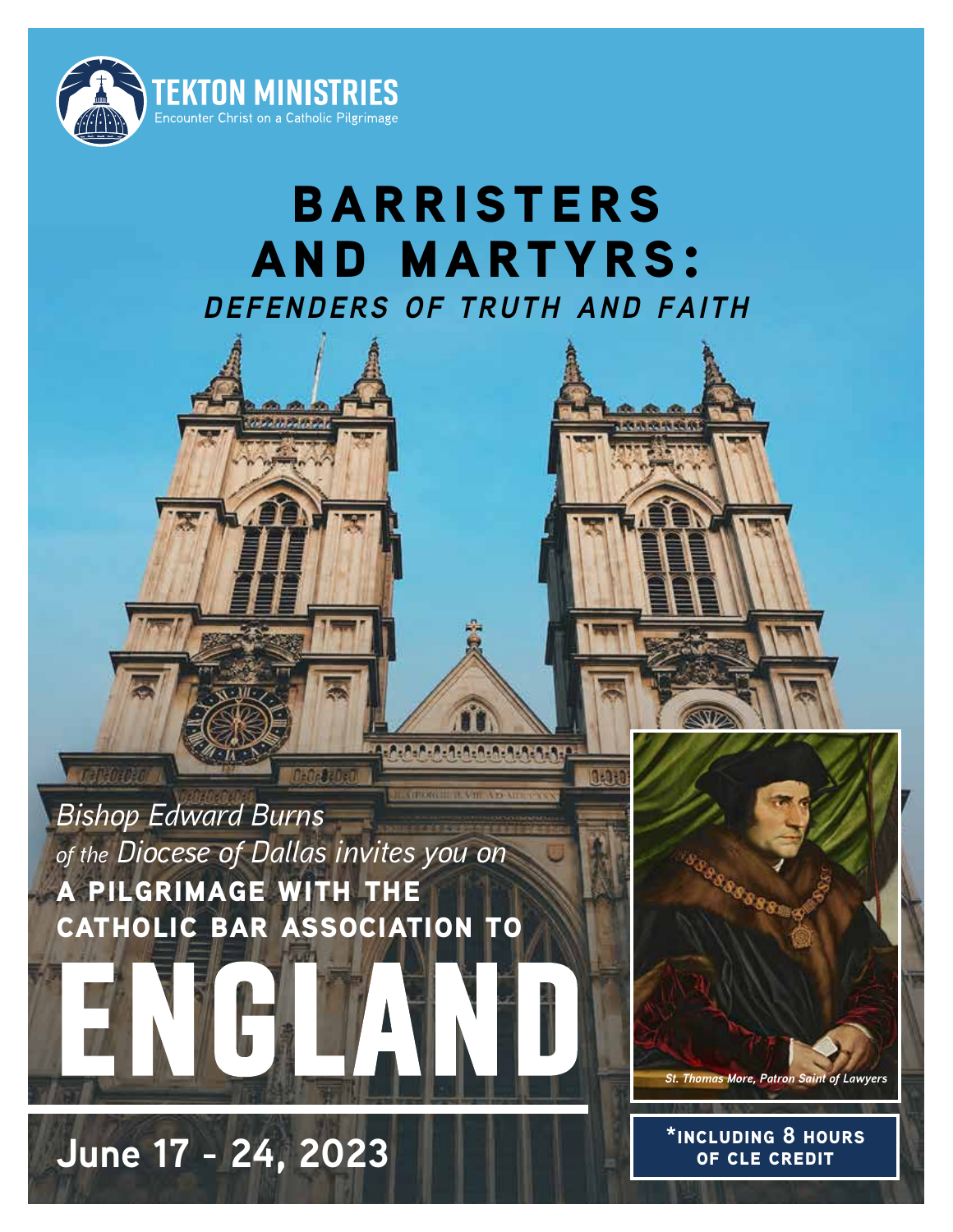## a truly catholic pilgrimage

**Tekton Ministries** *has been leading Catholic pilgrimages for more than 20 years. Working closely with your bishop to create a thoughtfully planned itinerary, we help make the Catholic faith more tangible to your daily life by taking you to the homeland of saints and martyrs. Although we visit numerous sites in this historic region, daily Mass and time for prayerful reflection are important parts of each day's experience.*

*We use only experienced Christian or Catholic guides, so you receive truthful explanations of scripture and the places we encounter. When the disciple Philip asked the Eunuch (who was reading Isaiah) if he understood what he was reading, the man responded, "How can I, unless someone guides me?" (Acts 8:35) Just as Philip guided the Eunuch with "the good news of Jesus," your Tekton pilgrimage will guide you into a deeper understanding of the Scriptures. Our prayers, service, and love of our Lord go with you.*

### l **Day 1 - Saturday, June 17** *Arrive London*

Our spiritual journey begins as we arrive in London after our overseas flight and gather at our hotel. The remainder of the day will be free for settling into our hotel and personal activities. *(D)*

### l **Day 2 - Sunday, June 18**

### *London*

This morning we will begin on the Chelsea estate of St. Thomas More, where we can still see the mulberry tree planted by St. Thomas in what is now the garden of Allen Hall, the Seminary for the Diocese of Westminster. Proceed to Crosby Hall and view from the outside More's former London home, relocated and reconstructed in the 20th century. Visit Chelsea Old Church, site of the More family tomb, and the famous statue of St. Thomas More, commemorating him as "saint, scholar, and statesman." This afternoon, we will enjoy a tour of important London sites in St. Thomas More's early life, beginning with a journey down Milk Street, where he was born on February 7, 1478. Visit the church of St. Lawrence Jewry, the





parish church of the More family, where St. Thomas lectured on St. Augustine's City of God. Continue to the Guildhall (subject to availability), London's oldest secular building, which sits on top of London's largest medieval crypt, housing a beautiful stained-glass window of St. Thomas. *(B, D, Mass)*



### l **Day 3 - Monday, June 19** *London – Day Excursion to Rochester and Canterbury*

Today we enjoy a full-day excursion to Rochester and Canterbury. In Rochester, home of St. John Fisher, we will have an outside view of Rochester Cathedral, former seat of the Catholic diocese of Rochester, and visit the chapel built in honor and memory of this courageous bishop – the only Bishop of England to vocally oppose King Henry VIII. We continue to Canterbury, the most important ancient city in England. In 597 Augustine arrived, sent by Pope Gregory the Great from Rome. In 598, Augustine established a Benedictine monastery which became the burial place of the Kings and Archbishops. St. Dunstan's Church (now belonging to the Church of England) houses the burial crypt of the Roper family (St. Thomas More's daughter and family), which also contains the head of St. Thomas More. In Canterbury Cathedral, St. Thomas a Becket was martyred by the Knights of Henry II in 1170 while praying vespers and three years later was canonized. It was to his tomb where Chaucer's pilgrims were traveling in The Canterbury Tales. We will have a guided tour of this marvelous cathedral with some time at leisure before returning to London. *(B, D, Mass)*

#### l **Day 4 - Tuesday, June 20** *London*

We begin this morning with a visit to St. Etheldreda's church, the oldest Catholic Church in England, with its beautiful stained-glass depictions of biblical and historic events, including the English martyrs. We will

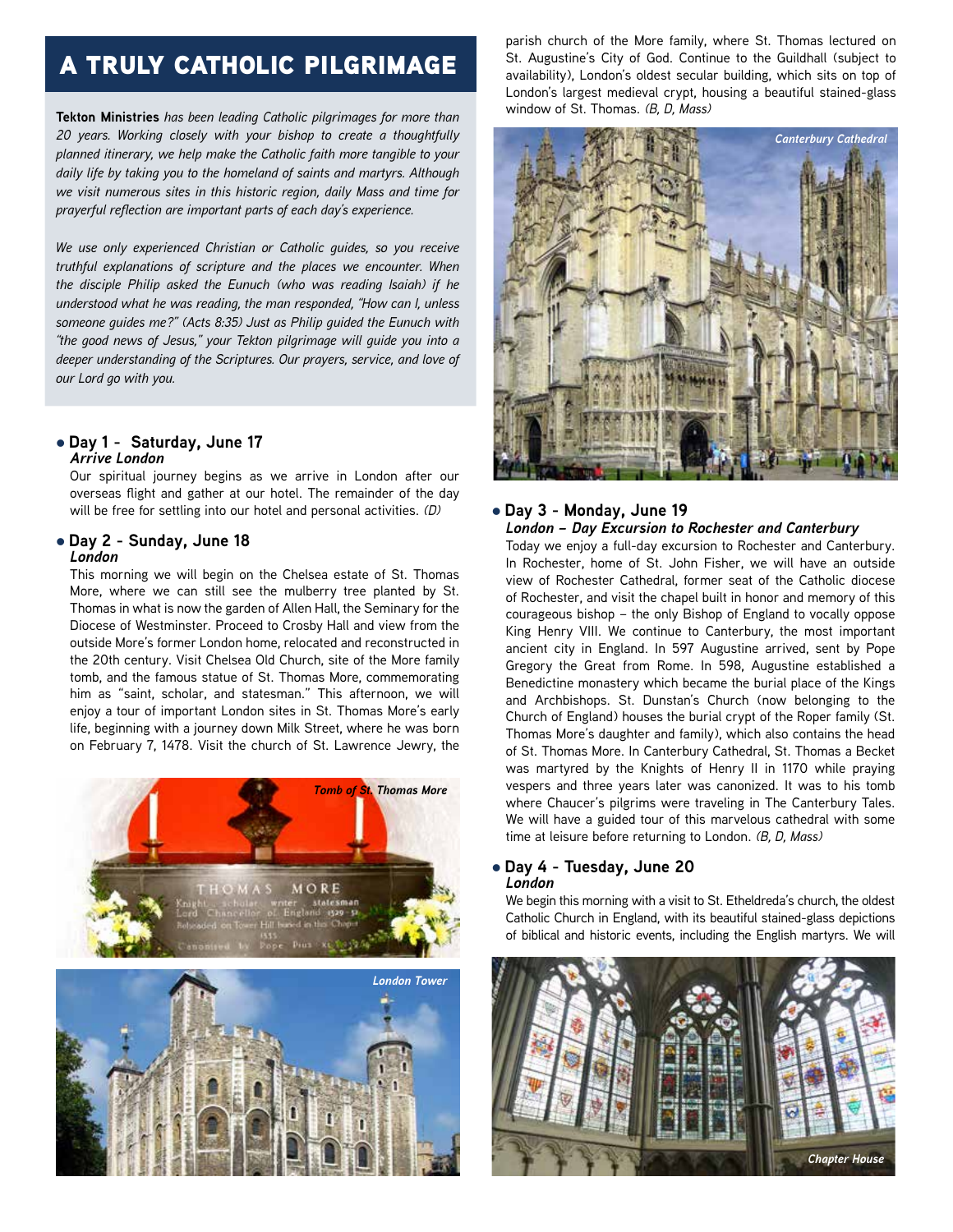



then proceed to Lincoln's Inn, St. Thomas More's law school, and the oldest of the four British Inns of Court, followed by St. Paul's Cathedral, the masterpiece designed by Sir Christopher Wren. Here we will see the outdoor monument dedicated to St. Paul's Cross, the former openair pulpit where St. Thomas More likely heard lectures, sermons and debates. This afternoon, we visit the infamous Tower of London with debates. This afternoon, we visit the infamous Tower of London with<br>its instantly recognizable Beefeaters in their traditional Tudor costumes.<br>The Tower has been amongst other things, a prison and a palace, and The Tower has been amongst other things, a prison and a palace, and Sts. Thomas More and John Fisher, along with Anne Boleyn and Sir Walter Raleigh all spent their last days here before execution on Tower Green. We will spend time in prayer in the Chapel of St. Peter ad Vincula and venerate the burial place of Sts. More and Fisher, followed by a visit to Tower Hill, a plaque and small garden commemorate the famed execution site, as well as all those executed here. *(B, D, Mass)*

### l **Day 5 - Wednesday, June 21**

*London – Day Excursion to Oxford*

Today we take a day-long excursion to Oxford, home of the University of Oxford, the oldest university in the English speaking world. St. Thomas More studied here for two years at what is now Christ College. He also served as High Steward in 1524 and wrote a letter defending Greek studies at the University. St. John Henry Newman is also closely associated with Oxford University, as he<br>first studied at Trinity College, and then earned a fellowship at first studied at Trinity College, and then earned a fellowship at Oriel College. Newman was an influential member of the Oxford

Movement, which sought to reinstate former traditions that had been excluded from Anglican liturgy and theology. His studies and work at Oxford eventually contributed to his conversion from Anglicanism to Catholicism. Enjoy a tour of the university and some free time before returning to London. *(B, D, Mass)*

### l **Day 6 - Thursday, June 22**

*London – Feast Day of Sts. Thomas More and John Fisher*

Our day begins with a tour of Parliament by a Catholic Parliamentarian (subject to availability), where we will have the opportunity to view the life-size mural of Sir Thomas More Refusing to Grant Wolsey a Subsidy (sometimes known as Sir Thomas More Defending the Liberty of the House of Commons), one of eight murals in the "Building of Britain" series. Westminster Hall is the oldest building on the Parliamentary estate and was the legal and administrative center of the kingdom for several centuries, beginning in the 12th century. Many notable trials took place there, including William Wallace, St. Thomas More, St. John Fisher, and St. Edmund Campion and companions. Here we shall see where the trials took place, where St. Thomas More worked for decades, and where Pope Benedict spoke in 2010 on St. Thomas More, law, conscience, and religious liberty. Afterwards, we will continue to Westminster Abbey for a tour, including the Chapter House, where Parliament met for a time in the 14th century. Following ample time to admire the magnificent edifice and personal prayer and reflection time, we return to our hotel for the evening. *(B, D, Mass)*

### l **Day 7 - Friday, June 23**

*London – Day Excursion to Runnymeade and Windsor Castle* After breakfast, we depart on our last day-long excursion of our pilgrimage, to the site of the signing of the Magna Carta in Runnymede, followed by a visit to Windsor Castle. It was here that St. Thomas More served at Henry VIII's court. Our afternoon activities contain a few options around London. Dinner will be on your own. *(B)*

#### l **Day 8 - Saturday, June 24** *London / USA*

This morning we transfer to the airport to catch our return flight home, taking with us all the graces and blessings of this pilgrimage with St. Thomas More and other Saints of England. *(B)*

*B=Breakfast D=Dinner*

*These rates are based upon an assumption that the situation in England will be free of the government-imposed social distancing restrictions which are currently in place due to the COVID-19 pandemic. We cannot be held responsible for any increase in these quoted rates in the event that government regulations are not relaxed or further restrictions are put in place due to the COVID-19 pandemic that may result in increased operational costs.*